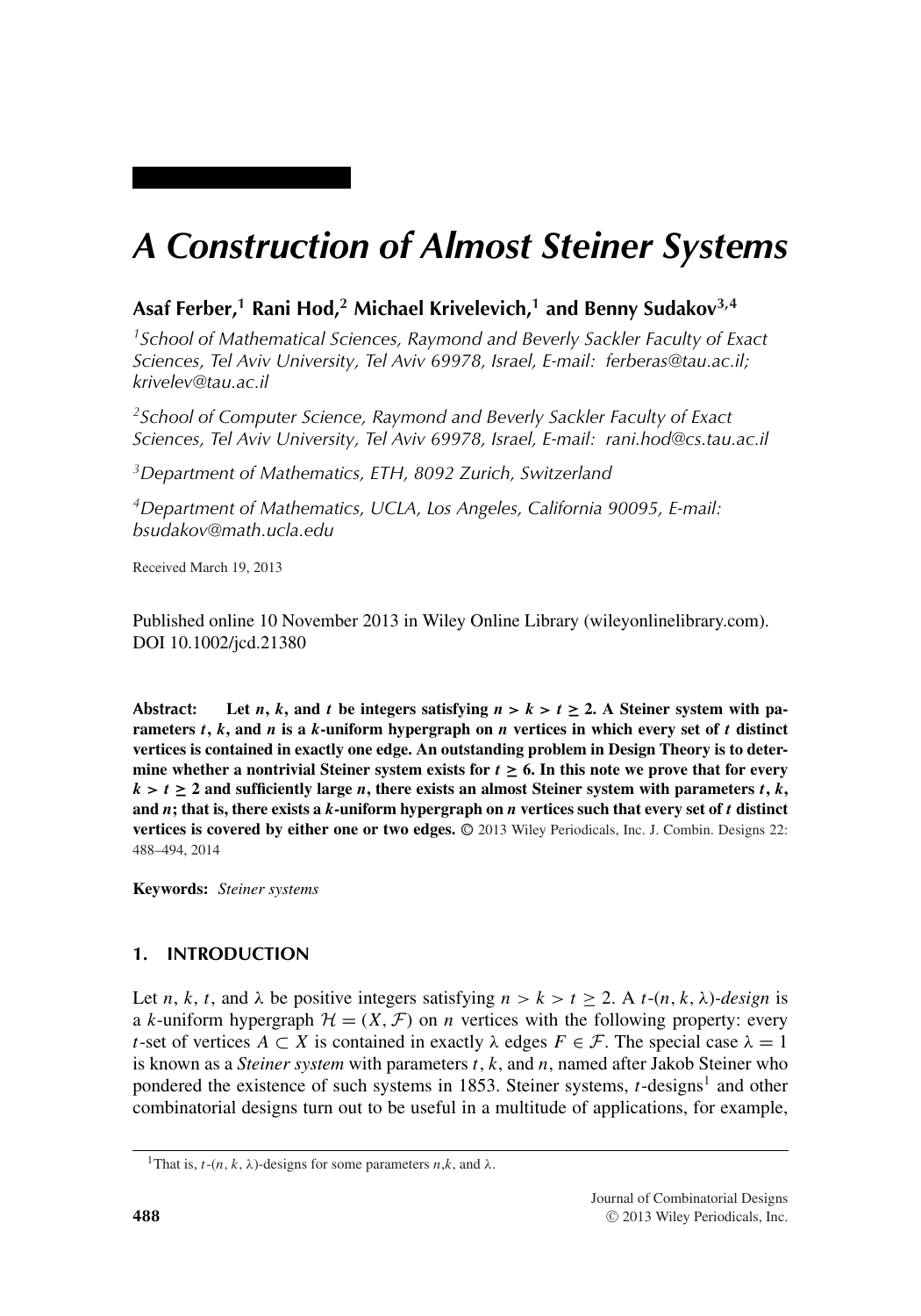in coding theory, storage systems design, and wireless communication. For a survey of the subject, the reader is referred to [2].

A counting argument shows that a Steiner triple system—that is, a  $2-(n, 3, 1)$ -design can only exist when  $n \equiv 1$  or  $n \equiv 3 \pmod{6}$ . For every such n, this is achieved via constructions based on symmetric idempotent quasi-groups. Geometric constructions over finite fields give rise to some further infinite families of Steiner systems with  $t = 2$ and  $t = 3$ . For instance, for a prime power q and an integer  $m > 2$ , affine geometries yield 2- $(q^m, q, 1)$ -designs, projective geometries yield 2- $(q^m + \cdots + q^2 + q + 1, q + 1, 1)$ designs and spherical geometries yield  $3-(q^m + 1, q, 1)$ -designs.

For  $t = 4$  and  $t = 5$ , only finitely many nontrivial constructions of Steiner systems are known; for  $t \geq 6$ , no constructions are known at all.

Before stating our result, let us extend the definition of  $t$ -designs as follows. Let  $n$ , k, and t be positive integers satisfying  $n > k > t \ge 2$  and let  $\Lambda$  be a set of positive integers. A t- $(n, k, \Lambda)$ -design is a k-uniform hypergraph  $\mathcal{H} = (X, \mathcal{F})$  on *n* vertices with the following property: for every t-set of vertices  $A \subset X$ , the number of edges  $F \in \mathcal{F}$ that contains A belongs to  $\Lambda$ . Clearly, when  $\Lambda = {\lambda}$  is a singleton, a t-(n, k, { $\lambda$ })-design coincides with a  $t-(n, k, \lambda)$ -design as defined above.

Not able to construct Steiner systems for large  $t$ , Erdős and Hanani [3] aimed for large partial Steiner systems; that is,  $t-(n, k, \{0, 1\})$ -designs with as many edges as possible. Since a Steiner system has exactly  $\binom{n}{t}/\binom{k}{t}$  edges, they conjectured the existence of partial Steiner systems with  $(1 - o(1))\binom{n}{t}/\binom{k}{t}$  edges. This was first proved by Rödl [8] in 1985, with further refinements  $[4-6]$  of the  $o(1)$  term, as stated in the following theorem:

**Theorem 1** (Rödl). Let k and t be integers such that  $k > t \geq 2$ . Then there exists a *partial Steiner system with parameters t, k, and n covering all but*  $o(n^t)$  *of the t-sets.* 

Theorem 1 can also be rephrased in terms of a covering rather than a packing; that is, it asserts the existence of a system with  $(1 + o(1))\binom{n}{t}/\binom{k}{t}$  edges such that every  $t$ -set is covered at least once (see, e.g., [1, page 56]). Nevertheless, some  $t$ -sets might be covered multiple times (perhaps even  $\omega(1)$  times). It is therefore natural to ask for  $t-(n, k, \{1, \ldots, r\})$ -designs, where r is as small as possible. The main aim of this short note is to show how to extend Theorem 1 to cover all  $t$ -sets at least once but at most twice.

**Theorem 2.** Let k and t be integers such that  $k > t \ge 2$ . Then, for sufficiently large *n*, there exists a t- $(n, k, \{1, 2\})$ -design.

Our proof actually gives a stronger result: there exists a  $t-(n, k, \{1, 2\})$ -design with  $(1+o(1))\binom{n}{t}/\binom{k}{t}$  edges.

#### **2. PRELIMINARIES**

In this section we present results needed for the proof of Theorem 2.

Given a *t*-(*n*, *k*, {0, 1})-design  $\mathcal{H} = (X, \mathcal{F})$ , we define the *leave hypergraph*  $(X, \mathcal{L}_{\mathcal{H}})$ to be the t-uniform hypergraph whose edges are the t-sets  $A \subset X$  not covered by any edge  $F \in \mathcal{F}$ .

Following closely the proof of Theorem 1 appearing in [4], we recover an extended form of the theorem, which is a key ingredient in the proof of our main result.

*Journal of Combinatorial Designs* DOI 10.1002/jcd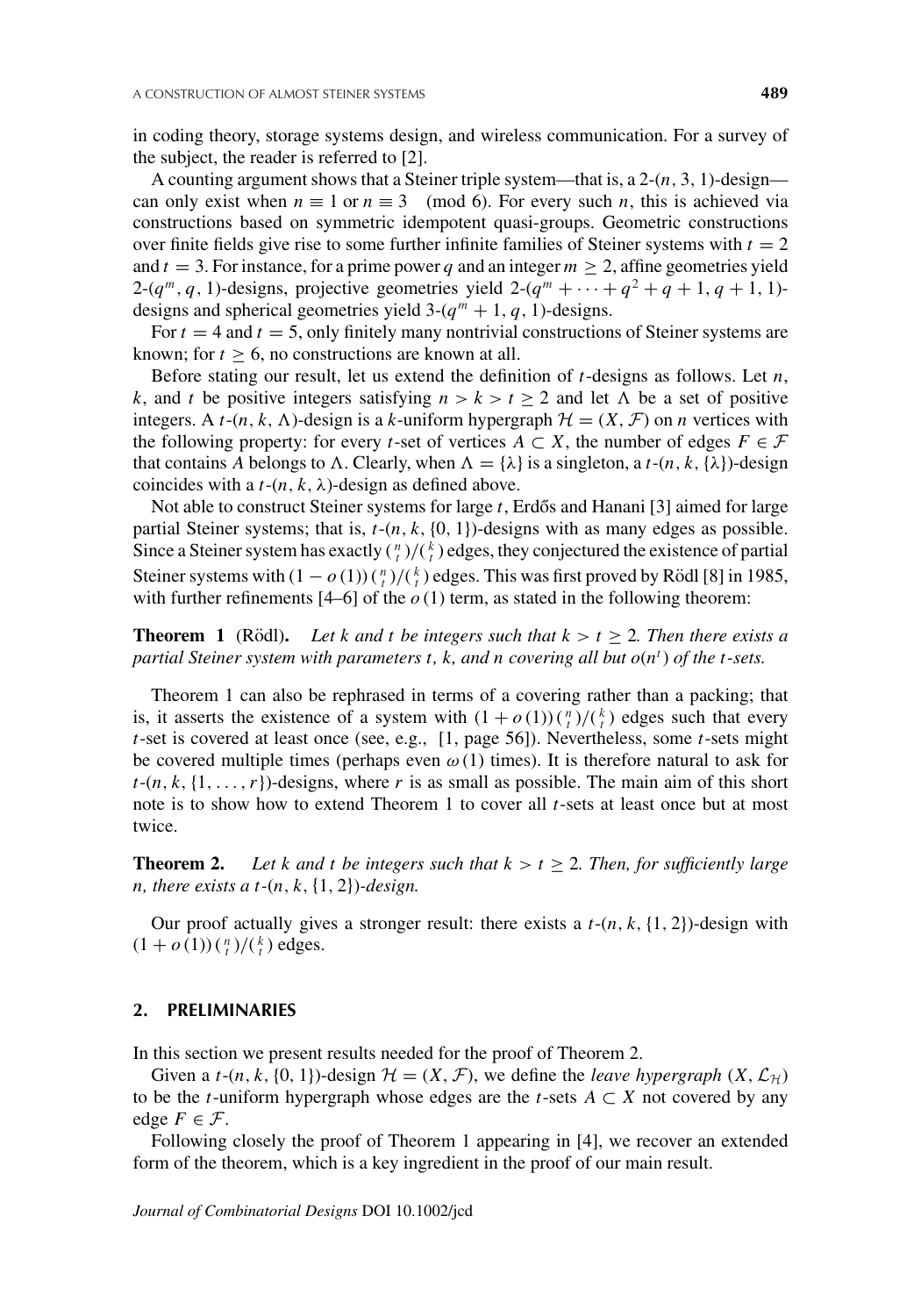**Theorem 3.** Let k and t be integers such that  $k > t > 2$ . There exists a constant  $\varepsilon = \varepsilon (k,t) > 0$  *such that for sufficiently large n, there exists a partial Steiner system*  $\mathcal{H} = (X, \mathcal{F})$  *with parameters t, k, and n satisfying the following property:* 

(▲) *For every*  $0 \le \ell < t$ , every set  $X' \subset X$  of size  $|X'| = \ell$  is contained in  $O(n^{t-\ell-\epsilon})$ *edges of the leave hypergraph.*

We also make use of the following probabilistic tool. **Talagrand's inequality.**

In its general form, Talagrand's inequality is an isoperimetric-type inequality for product probability spaces. We use the following formulation from [7, pages 232–233], suitable for showing that a random variable in a product space is unlikely to overshoot its expectation under two conditions:

**Theorem 4** (Talagrand). Let  $Z > 0$  be a nontrivial random variable, which is de*termined by n independent trials*  $T_1, \ldots, T_n$ *. Let*  $c > 0$  *and suppose that the following properties hold:*

- *i. (*c*-Lipschitz) changing the outcome of one trial can affect* Z *by at most* c*, and*
- *ii.* (Certifiable) for any s, if  $Z \geq s$  then there is a set of at most s trials whose *outcomes certify that*  $Z \geq s$ *.*

*Then*  $Pr[Z > t] < 2 exp(-t/16c^2)$  *for any*  $t \ge 2E[Z] + 80c\sqrt{E[Z]}$ *.* 

#### **3. PROOF OF THE MAIN RESULT**

In this section we prove Theorem 2.

#### **3.1. Outline**

The construction is done in two phases:

- I. Apply Theorem 3 to get a  $t$ - $(n, k, \{0, 1\})$ -design  $\mathcal{H} = (X, \mathcal{F})$  with property ( $\clubsuit$ ) with respect to some  $0 < \varepsilon < 1$ .
- II. Build another  $t$ - $(n, k, \{0, 1\})$ -design  $\mathcal{H}' = (X, \mathcal{F}')$  that covers the uncovered  $t$ -sets  $\mathcal{L}_\mathcal{H}$ .

Combining both designs, we get that every  $t$ -set is covered at least once but no more than twice; namely  $(X, \mathcal{F} \cup \mathcal{F}')$  is a *t*- $(n, k, \{1, 2\})$ -design, as required.

We now describe how to build *H'*. For a set  $A \subset X$ , denote by  $T_A =$  $\{C \subseteq X : |C| = k \text{ and } A \subseteq C\}$  the family of possible continuations of A to a subset of *X* of cardinality *k*. Note that  $T_A = \emptyset$  when  $|A| > k$ .

Consider the leave hypergraph  $(X, \mathcal{L}_{\mathcal{H}})$ . Our goal is to choose, for every uncovered *t*-set  $A \in \mathcal{L}_{\mathcal{H}}$ , a k-set  $A' \in \mathcal{T}_A$  such that  $|A' \cap B'| < t$  for every two distinct  $A, B \in \mathcal{L}_{\mathcal{H}}$ . This ensures that the obtained hypergraph  $\mathcal{H}' = (X, \{A' : A \in \mathcal{L}_{\mathcal{H}}\})$  is indeed a t-(n, k, {0, 1})design.

To this aim, for every  $A \in \mathcal{L}_{\mathcal{H}}$  we introduce intermediate lists  $\mathcal{R}_A \subseteq \mathcal{S}_A \subseteq \mathcal{T}_A$  that will help us control the cardinalities of pairwise intersections when choosing  $A' \in \mathcal{R}_A$ . First note that we surely cannot afford to consider continuations that fully contain some other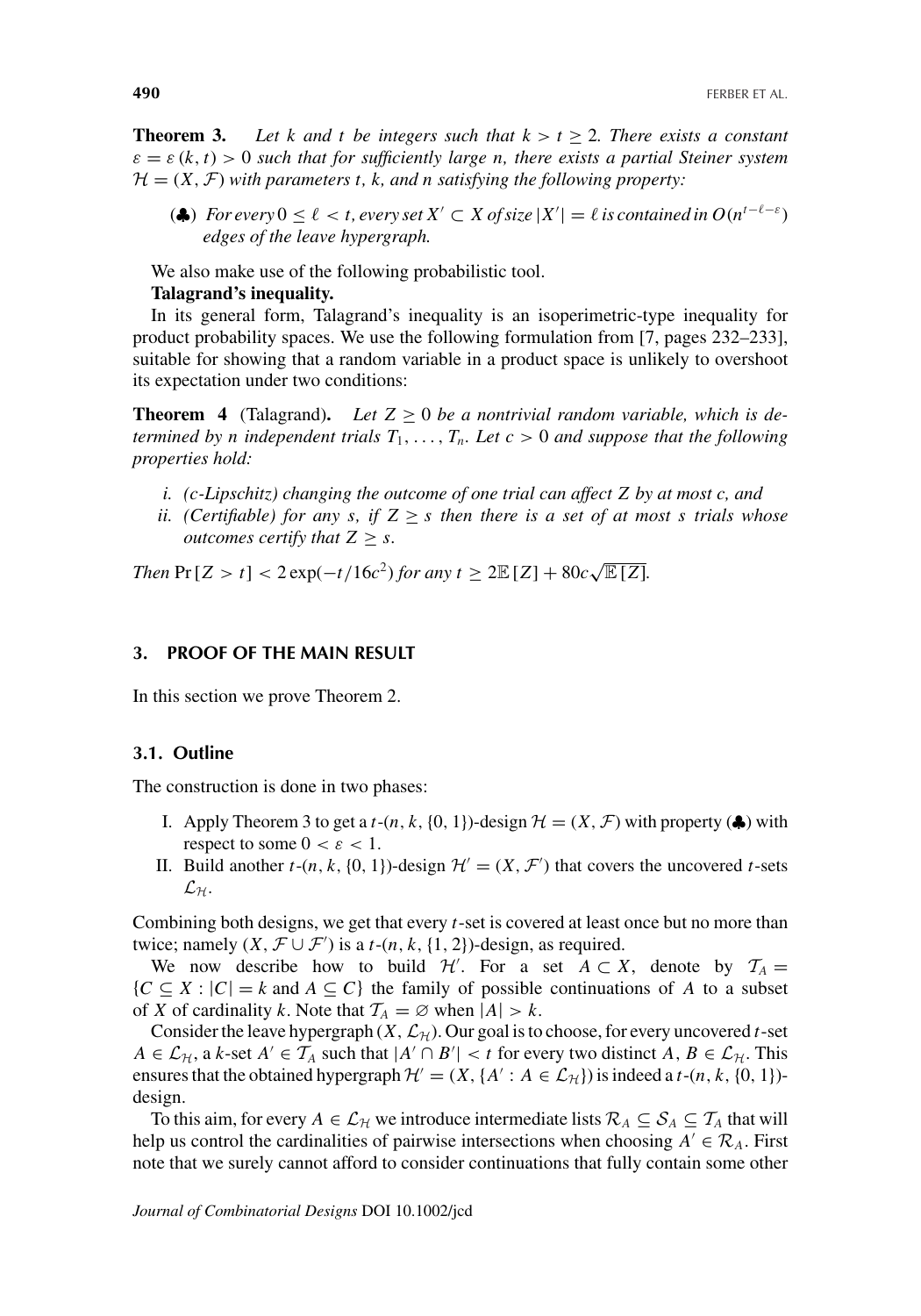$B \in \mathcal{L}_{\mathcal{H}}$ , so we restrict ourselves to the list

$$
\mathcal{S}_A = \mathcal{T}_A \setminus \bigcup \{ \mathcal{T}_B : B \in \mathcal{L}_H \setminus \{A\} \} = \{ C \in \mathcal{T}_A : B \nsubseteq C \text{ for all } B \in \mathcal{L}_H, B \neq A \}.
$$

Note that, by definition, the lists  $S_A$  for different A are disjoint. Next, choose a much smaller sublist  $\mathcal{R}_A \subseteq \mathcal{S}_A$  by picking each  $C \in \mathcal{S}_A$  to  $\mathcal{R}_A$  independently at random with probability  $p = n^{t-k+\epsilon/2}$  (we can of course assume here and later that  $\epsilon < 1 \leq k - t$ , and thus  $0 < p < 1$ ). Finally, select  $A' \in \mathcal{R}_A$  that has no intersection of size at least t with any  $C \in \mathcal{R}_B$  for any other  $B \in \mathcal{L}_{\mathcal{H}}$ . If there is such a choice for every  $A \in \mathcal{L}_{\mathcal{H}}$ , we get  $|A' \cap B'| < t$  for distinct  $A, B \in \mathcal{L}_{\mathcal{H}}$ , as requested.

#### **3.2. Details**

We start by showing that the lists  $S_A$  are large enough.

**Claim 5.** For every  $A \in \mathcal{L}_{\mathcal{H}}$  we have  $|\mathcal{S}_A| = \Theta(n^{k-t})$ .

*Proof.* Fix  $A \in \mathcal{L}_{\mathcal{H}}$ . Obviously  $|\mathcal{T}_A| = \binom{n-t}{k-t} = \Theta(n^{k-t})$ . Since  $\mathcal{S}_A \subseteq \mathcal{T}_A$ , it suffices to show that  $|T_A \setminus S_A| = o(n^{k-t}).$ 

Writing  $\mathcal{L}_H \setminus \{A\}$  as the disjoint union  $\bigcup_{\ell=0}^{t-1} \mathcal{B}_\ell$ , where  $\mathcal{B}_\ell = \{B \in \mathcal{L}_H : |A \cap B| = \ell\},$ we have

$$
\mathcal{T}_A \setminus \mathcal{S}_A = \{C \in \mathcal{T}_A : \exists B \in \mathcal{L}_H \setminus \{A\} \text{ such that } C \in \mathcal{T}_B\}
$$
  
= 
$$
\bigcup_{\ell=0}^{t-1} \{C \in \mathcal{T}_A : \exists B \in \mathcal{B}_\ell \text{ such that } C \in \mathcal{T}_B\}
$$
  
= 
$$
\bigcup_{\ell=0}^{t-1} \bigcup_{B \in \mathcal{B}_\ell} \mathcal{T}_{A \cup B}.
$$

Note that for all  $0 \leq \ell < t$  and for all  $B \in \mathcal{B}_{\ell}$ ,  $|A \cup B| = 2t - \ell$  and thus  $|T_{A \cup B}| =$  $\binom{n-2t+\ell}{k-2t+\ell}$  ≤  $n^{k-2t+\ell}$ . Moreover,  $|\mathcal{B}_{\ell}| = \binom{t}{\ell} \cdot O(n^{t-\ell-\epsilon}) = O(n^{t-\ell-\epsilon})$  by Property (♦). Thus,

$$
|T_A \setminus \mathcal{S}_A| \leq \sum_{\ell=0}^{t-1} |\mathcal{B}_\ell| n^{k-2t+\ell} = \ell \cdot O(n^{k-t-\epsilon}) = o(n^{k-t}),
$$

establishing the claim.

Recall that the sublist  $\mathcal{R}_A \subseteq \mathcal{S}_A$  was obtained by picking each  $C \in \mathcal{S}_A$  to  $\mathcal{R}_A$  independently at random with probability  $p = n^{t-k+\epsilon/2}$ . The next claim shows that  $\mathcal{R}_A$  typically contains many  $k$ -sets whose pairwise intersections are exactly  $A$ . This will be used in the proof of Claim 7.

**Claim 6.** Almost surely (i.e., with probability tending to 1 as *n* tends to infinity), for every  $A \in \mathcal{L}_H$ , the family  $\mathcal{R}_A$  contains a subset  $\mathcal{Q}_A \subseteq \mathcal{R}_A$  of size  $\Theta(n^{\epsilon/3})$  such that  $C_1 \cap C_2 = A$  for every two distinct  $C_1, C_2 \in \mathcal{Q}_A$ .

*Journal of Combinatorial Designs* DOI 10.1002/jcd

 $\Box$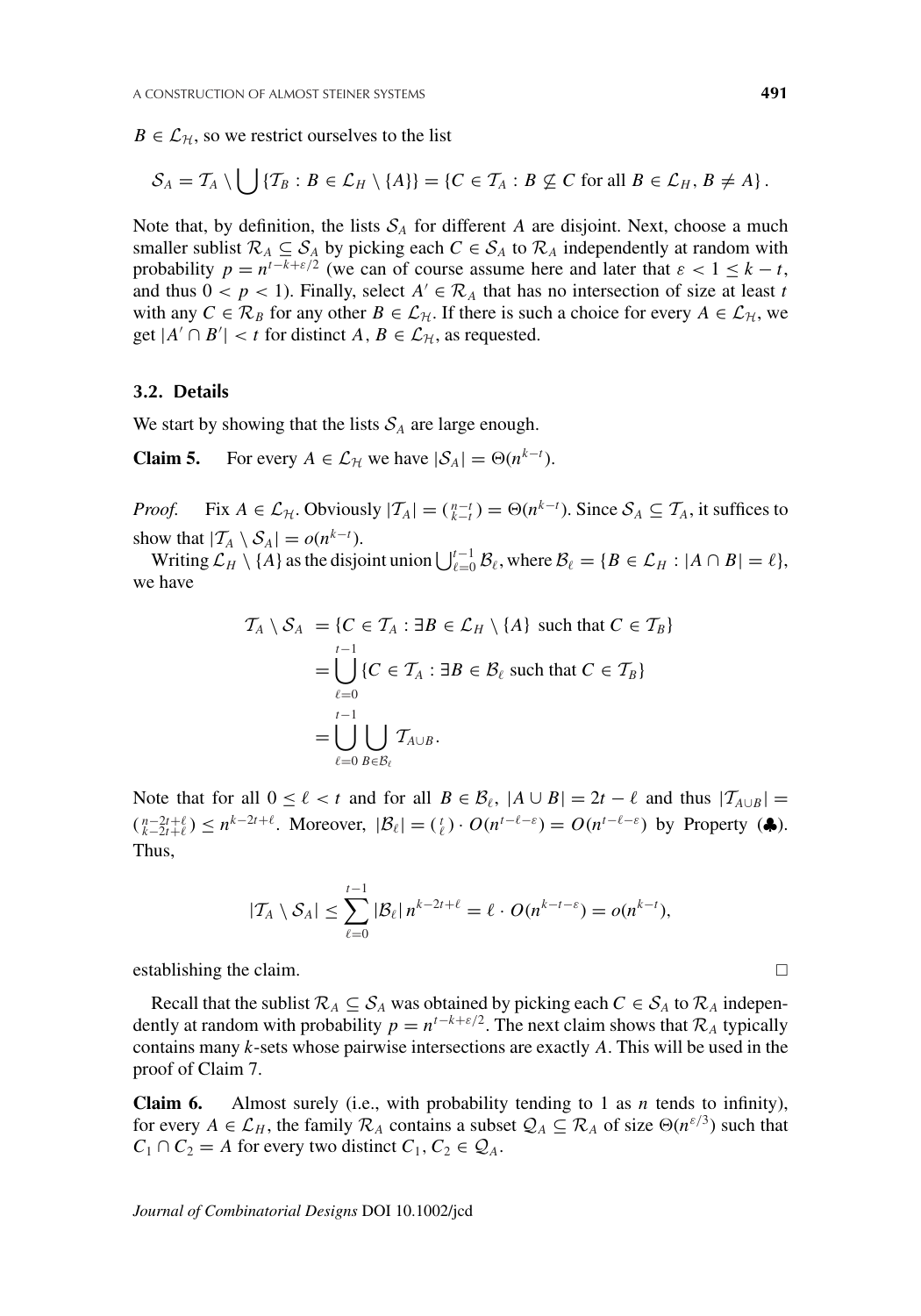*Proof.* Fix  $A \in \mathcal{L}_H$ . Construct  $\mathcal{Q}_A$  greedily as follows: start with  $\mathcal{Q}_A = \emptyset$ ; as long as  $|Q_A| < n^{\epsilon/3}$  and there exists  $C \in \mathcal{R}_A \setminus Q_A$  such that  $C \cap C' = A$  for all  $C' \in Q_A$ , add C to  $\mathcal{Q}_A$ . It suffices to show that this process continues  $\lfloor n^{3/3} \rfloor$  steps.

If the process halts after  $s < [n^{\varepsilon/3}]$  steps, then every k-tuple of  $\mathcal{R}_A$  intersects one of the s previously chosen sets in some vertex outside A. This means that there exists a subset  $X_A \subset X$  of cardinality  $|X_A| = kn^{\epsilon/3}$  ( $X_A$  contains the union of these s previously picked sets) such that none of the edges C of  $S_A$  satisfying  $C \cap X_A = A$  is chosen into  $\mathcal{R}_A$ . For bounding the number of such edges in  $S_A$  from bellow, we need to subtract from  $|S_A|$  the number of edges  $C \in \mathcal{T}_A$  with  $C \cap X_A \neq A$ . The latter can be bounded (from above) by  $\sum_{k=t}^{k-t}$  ([X<sub>4</sub>]) ( $n-$ [X<sub>4</sub>]) (obocca]  $\leq i \leq k-t$  vertices from  $X$  other than A<sub>n</sub> to be in  $C$  $\sum_{i=1}^{k-t}$  $\binom{|X_A|}{i}$  $\left|\binom{n-|X_A|}{k-t-i}\right|$  (choose  $1 \le i \le k-t$  vertices from  $X_A$ , other than A, to be in C, and then choose the remaining  $k - t - i$  vertices from  $X \setminus X_A$ ). Since  $|S_A| = \Theta(n^{k-t}),$ and since

$$
\sum_{i=1}^{k-t} \binom{|X_A|}{i} \binom{n-|X_A|}{k-t-i} \le \sum_{i=1}^{k-t} \Theta(n^{i\epsilon/3}) \cdot n^{k-t-i} = o(n^{k-t}),
$$

we obtain that the number of such edges in  $S_A$  is at least  $|S_A| - \sum_{i=1}^{k-t} (\binom{|X_A|}{i} \binom{n-|X_A|}{k-t-i} =$  $\Theta(n^{k-t})$ . It thus follows that the probability of the latter event to happen for a given A is at most

$$
\binom{n}{kn^{\varepsilon/3}}(1-p)^{\Theta(n^{k-t})}
$$

(choose  $X_A$  first, and then require all edges of  $S_A$  intersecting  $X_A$  only at A to be absent from  $\mathcal{R}_A$ ). The above estimate is clearly at most

$$
n^{n^{\varepsilon/3}}\cdot e^{-\Theta\left(pn^{k-1}\right)}=\exp\{n^{\varepsilon/3}\ln n-\Theta(n^{\varepsilon/2})\}<\exp\{-n^{\varepsilon/3}\}\,.
$$

Taking the union bound over all  $(\leq \binom{n}{t})$  choices of A establishes the claim.

The last step is to select a well-behaved set  $A' \in \mathcal{R}_A$ . The next claim shows this is indeed possible.

**Claim 7.** Almost surely for every  $A \in \mathcal{L}_H$  we can select  $A' \in \mathcal{R}_A$  such that  $|A' \cap C|$  < t for all  $C \in \bigcup \{ \mathcal{R}_B : B \in \mathcal{L}_H \setminus \{A\} \}.$ 

*Proof.* Fix  $A \in \mathcal{L}_H$  and fix all the random choices that determine the list  $\mathcal{R}_A$ such that it satisfies Claim 6. Let  $\mathcal{Q}_A \subseteq \mathcal{R}_A$  be as provided by Claim 6 and let  $\mathcal{R} = \bigcup \{ \mathcal{R}_B : B \in \mathcal{L}_H \setminus \{A\} \}$  be the random family of all obstacle sets. Define the random variable Z to be the number of sets  $A' \in \mathcal{Q}_A$  for which  $|A' \cap C| \ge t$  for some *C* ∈ *R*. Since *S<sub>A</sub>* is disjoint from *S* =  $\bigcup \{S_B : B \in \mathcal{L}_H \setminus \{A\}\}\)$ , we can view *R* as a random subset of  $S$ , with each element selected to  $R$  independently with probability  $p = n^{t-k+\epsilon/2}$ . Thus Z is determined by |S| independent trials. We wish to show that Z is not too large via Theorem 4; for this, Z has to satisfy the two conditions therein.

1. If  $C \in S$  satisfies  $|A' \cap C| \ge t$  for some  $A' \in \mathcal{Q}_A$  then  $C \setminus A$  must intersect  $A' \setminus A$ (since  $A \nsubseteq C$ ). However, the  $(k - t)$ -sets  $\{A' \setminus A : A' \in \mathcal{Q}_A\}$  are pairwise disjoint (by the definition of  $\mathcal{Q}_A$ ) so each C cannot rule out more than k different sets  $A' \in \mathcal{Q}_A$ . Thus Z is k-Lipschitz.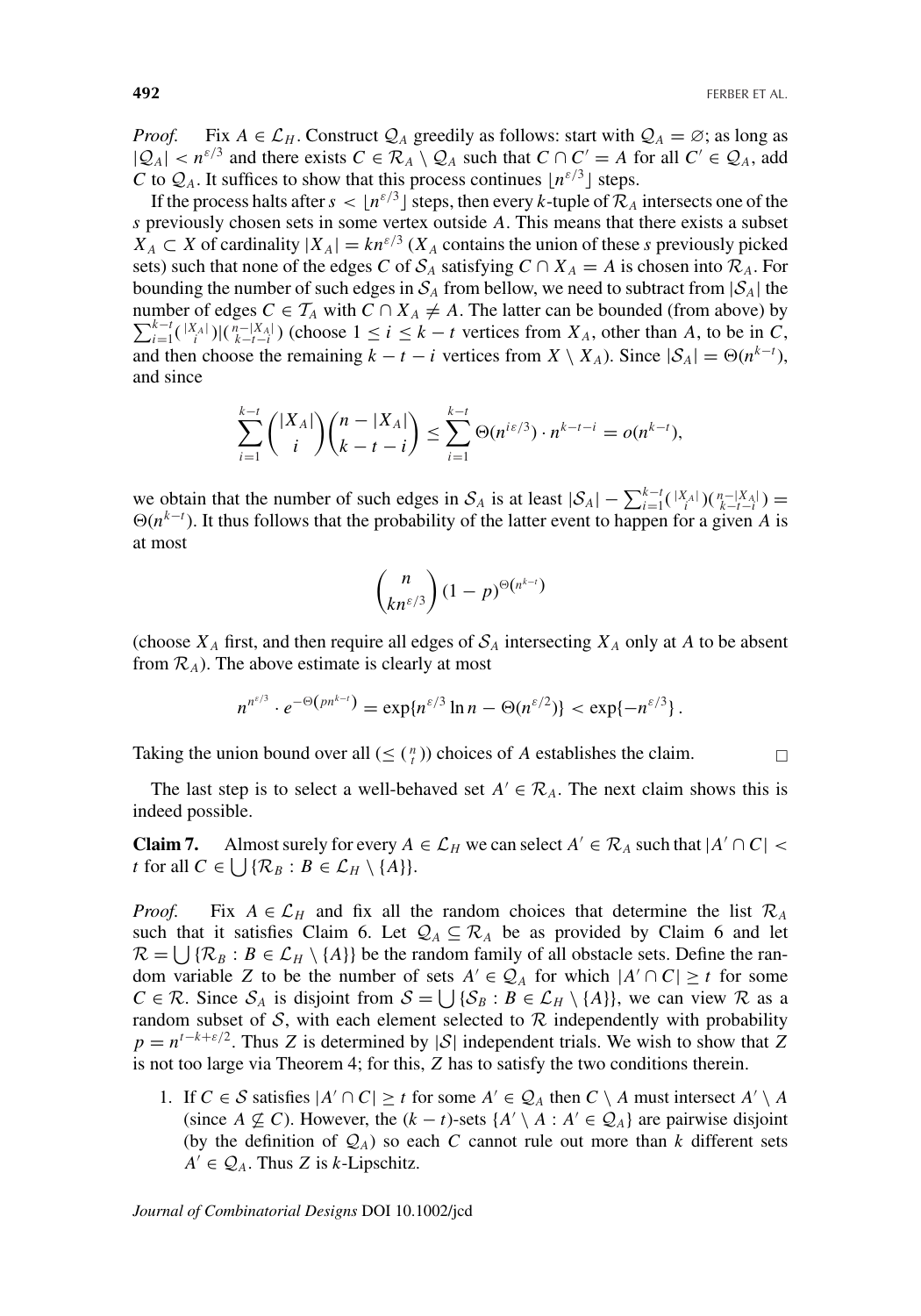2. Assume that  $Z \geq s$ . Then, by definition, there exist distinct sets  $A'_1, \ldots, A'_s \in \mathcal{Q}_A$ and (not necessarily distinct) sets  $C_1, \ldots, C_s \in \mathcal{R}$  such that  $|A'_i \cap C_i| \geq t$  for  $i =$ 1,..., s. These are at most s trials whose outcomes ensure that  $Z > s$ ; that is, Z is certifiable.

Let us now calculate  $\mathbb{E}[Z]$ . Fix  $A' \in \mathcal{Q}_A$  and let  $Z_{A'}$  be the indicator random variable of the event  $E_{A'} = \{\exists C \in \mathcal{R} : |A' \cap C| \ge t\}$ . The only set in  $\mathcal{L}_H$  fully contained in A' is A, so we can write  $\mathcal{L}_H \setminus \{A\}$  as the disjoint union  $\bigcup_{\ell=0}^{t-1} \mathcal{B}'_{\ell}$ , where  $\mathcal{B}'_{\ell} = \{B \in \mathcal{L}_H:$  $|A' \cap B| = \ell$ . For any  $0 \le \ell < t$  and  $B \in B'_\ell$ , the number of bad sets (i.e., sets that will trigger  $E_{A'}$ ) in  $S_B$  is

$$
|\{C \in \mathcal{S}_B : |A' \cap C| \ge t\}| \le |\{C \in \mathcal{T}_B : |A' \cap C| \ge t\}|
$$
  
= |\{C \in \mathcal{T}\_B : |(A' \cap C) \setminus B| \ge t - \ell\}|  
= \sum\_{i=t-\ell}^{k-t} {k-\ell \choose i} {n-k-t+\ell \choose k-t-i} = O(n^{k-2t+\ell}),

since C contains B,  $|B| = t$ , together with  $i \ge t - \ell$  elements from  $A' \setminus B$  and the rest from  $X \setminus (A' \cup B)$ . Each such bad set ends up in  $\mathcal{R}_B$  with probability  $p = n^{\epsilon/2+t-k}$ , so the expected number of bad sets in  $\mathcal{R}_B$  is  $O(n^{\varepsilon/2-t+\ell})$ . By Property ( $\clubsuit$ ) we have  $|B'_\ell| = O(n^{t-\ell-\epsilon})$  and thus the total expected number of bad sets in  $\mathcal R$  is  $\ell \cdot O(n^{\epsilon/2-\epsilon}) =$  $O(n^{-\epsilon/2})$ . By Markov's inequality we have

$$
\Pr\left[E_{A'}\right] = O(n^{-\varepsilon/2}).
$$

Now, Z is a sum of  $|Q_A| = \Theta(n^{\epsilon/3})$  random variables  $Z_{A'}$  and thus

$$
\mathbb{E}[Z] = |Q_A| \cdot \mathbb{E}[Z_{A'}] = |Q_A| \cdot \Pr[E_{A'}] = O(n^{-\varepsilon/6}) = o(1).
$$

Applying Theorem 4 with  $t = |Q_A| = \Theta(n^{\epsilon/3})$  and  $c = k = O(1)$ , we get that

Pr[all  $A' \in \mathcal{R}_A$  are ruled out]  $\leq \Pr[Z \geq |\mathcal{Q}_A|] < 2 \exp(-\Omega(n^{\varepsilon/3}))$ .

Taking the union bound over all  $|\mathcal{L}_H| \leq {n \choose t}$  choices of  $A \in \mathcal{L}_H$  establishes the claim.  $\Box$ 

#### **ACKNOWLEDGMENTS**

Research supported by an ERC advanced grant. Research supported in part by USA-Israel BSF Grant 2010115 and by grant 912/12 from the Israel Science Foundation. Research supported in part by NSF grant DMS-1101185 and by a USA-Israel BSF grant.

#### **REFERENCES**

- [1] N. Alon and J. H. Spencer, The Probabilistic Method, 3rd edition, Wiley, New York, 2008.
- [2] C. J. Colbourn and J. H. Dinitz, Handbook of Combinatorial Designs, 2nd edition, Chapman & Hall CRC, Boca Raton, 2006.